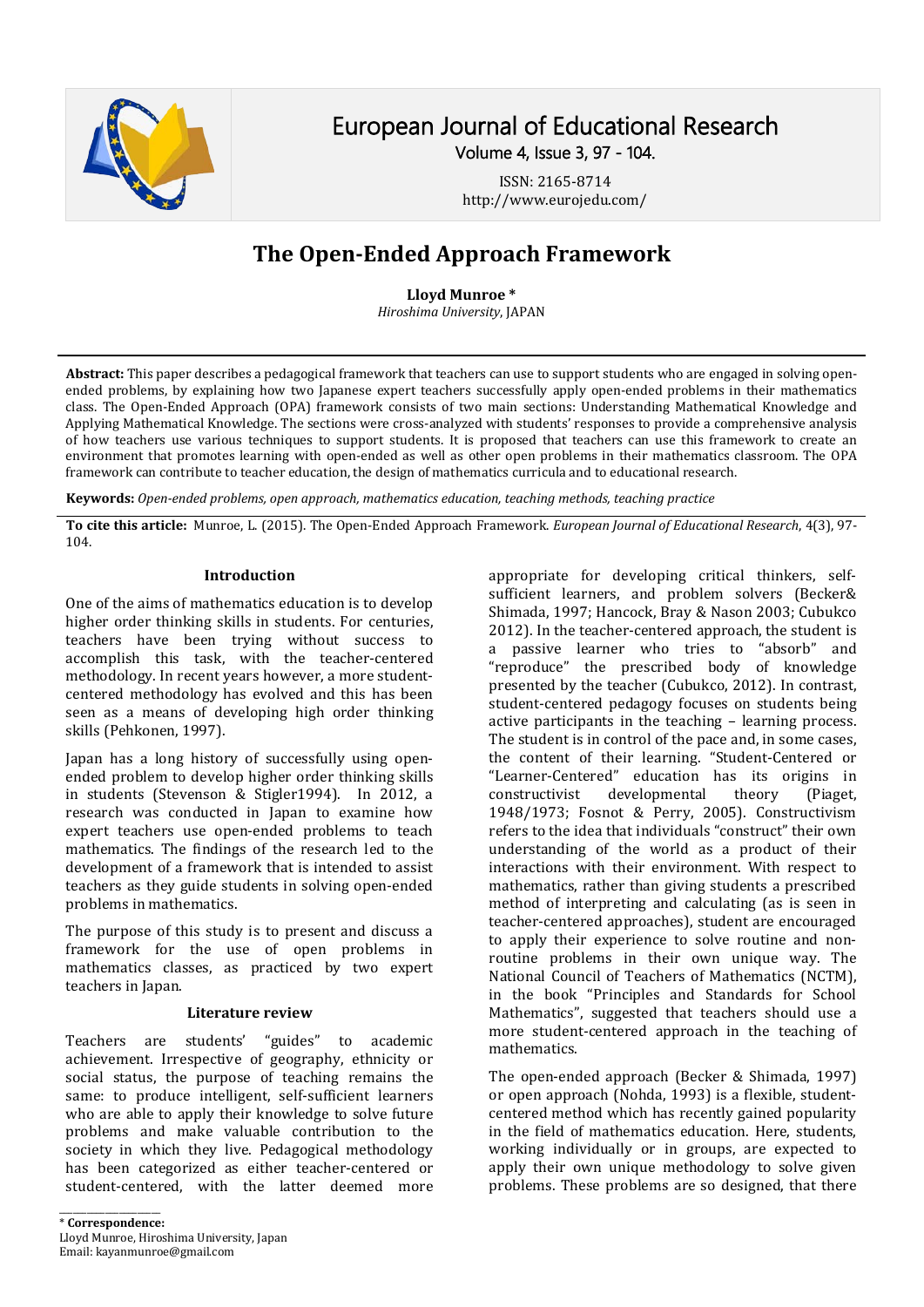may be more than one correct answer or there may be more than one way of arriving at an answer, thus they are able to challenge students at various levels of cognitive development. The problems used may be created from students` experience or by modifying regular classroom questions (Yee, 2002). Questions may also be created to satisfy the expectations or demands of the teacher.

Unlike in the usual teacher–centered approach this method eliminates the use of patterns, heuristics and generalizations, in solving problems. Here, the teacher facilitates and guides discussion and summarizes the lesson by recapitulating the strengths and weakness of each presented method (Becker et.al. 1990; Becker & Shimada, 1997; Pehkonen, 2004). Cooney et. al. (2004) suggested that students learn in different ways, and therefore, there is the need for a teaching method that will allow students to demonstrate their knowledge in a variety of ways. An open question is set so that students at various levels within the class can solve the problem based on his or her ability, experience and interpretation of the problem given.

A good open questions is difficult enough to challenge high performing students, yet simple enough so that the slowest member of the class can find at least one solution (Nohda, 1995; Yee, 2002; Kabiri & Smith, 2003). The use of open questions in the teaching of mathematics is promoted as they stimulate critical thinking, unearth idiosyncrasies in students, have practical applications to students` daily life.

Some teachers have difficulty implementing the Open Approach in the teaching of mathematics. Buschann (2004) mentioned that teachers complain about their inability to properly implement such an approach due to insufficient guidance on what to do and what to expect. Teachers are reluctant to administer open problems as they are afraid students may present solutions they cannot understand or that they may not be able to answer questions students may ask during discussions (Silver, Ghousseini, Gosen, Charalambous, & Strawhun, 2005). Teachers however, are not expected to be omniscient and therefore should not be embarrassed to seek help if necessary. Silver and his colleagues stated that 30% of teachers admitted in using open problems in the classroom and 20% of that 30% said they teach open problem as regular closed question with no in-depth discussions. The a lack of ability to control class discussions and insecurity in guiding students to develop higher order thinking, were reason given by teachers for not using open problems (Silver et. Al. 2005). Pehkonen (2008) stated that even teachers who are in favor of using the open approach still fail to implement it in their own class. These arguments give rise to the need for creating a guide that teachers can use, as they seek to implement the open approach.

The theoretical framework used in this study is based on the theory of constructivism and is aligned with the principles discussed in the book "The Open-Ended Approach: A New Proposal for Teaching Mathematics"

by Becker and Shimada (1997). The book is based on the philosophy that each student can learn mathematics on the basis of his or her own experience, learning style, and stage of cognitive development.

Sekiguchi (2006) discussed mathematical norms in the classroom which create an environment in which students feel safe and comfortable to discuss and work with each other. He cited Yackel and Cobb, (1996) on their concept of 'sociomathematical' norms where the teacher creates a mathematics classroom that enhances and develops students' mathematical thinking. The norms in the mathematics classroom involves promoting students' growth by challenging them to think, justify, explain and find meaning in what they are learning (Stein and Smith, 1998). Fernandez (2005) in explaining Shulman's Pedagogical Content Knowledge mentioned that the teacher should be able to understand the mathematics, understand how students think and that he should be aware of the different ways to further develop students thinking in order to help them overcome their difficulties.

Vygotsky's Zone of Proximal Development (ZPD) is used to explain the difference between what students can do alone as against what they can do with assistance from others. The teachers' ability to elicit information form students and help them to communicate their ideas, are therefore as valued as mathematical content knowledge itself.

# **Method**

Two expert Japanese teachers, Mr. Hofu and Mr. Honda, (Pseudonyms) were observed using the open approach method with open-ended problems to teach mathematics to grade six students. Mr. Hofu was observed during the winter semester (October to February) and Mr. Honda was observed during the summer semester (April to July). In the fourth month of each observation, a class was selected for videotaping of a unit, subsequently, ten consecutive lessons were videotaped. These two classes, one with high performing students and the other with low performing students, were used as case studies. Towards the end of each semester, students were asked to complete a questionnaire about their views on learning with open-ended problems. A sample of students was selected for interview based on their responses to the questionnaire. The teacher was interviewed towards the end of the semester. The research focused on the teachers` actions before, during and after the lesson, as well as students` responses during and after each lesson. Data was collected through direct observations, transcript from videotaped lessons, questionnaires and interviews. Collected data from students were used as supporting evidence in developing the framework.

# *Participants*

Mr. Hofu is in his early forties and has been teaching mathematics at the Elementary Level for over 20 years. He was invited to teach at the university-affiliated school due to his expertise as a teacher of mathematics.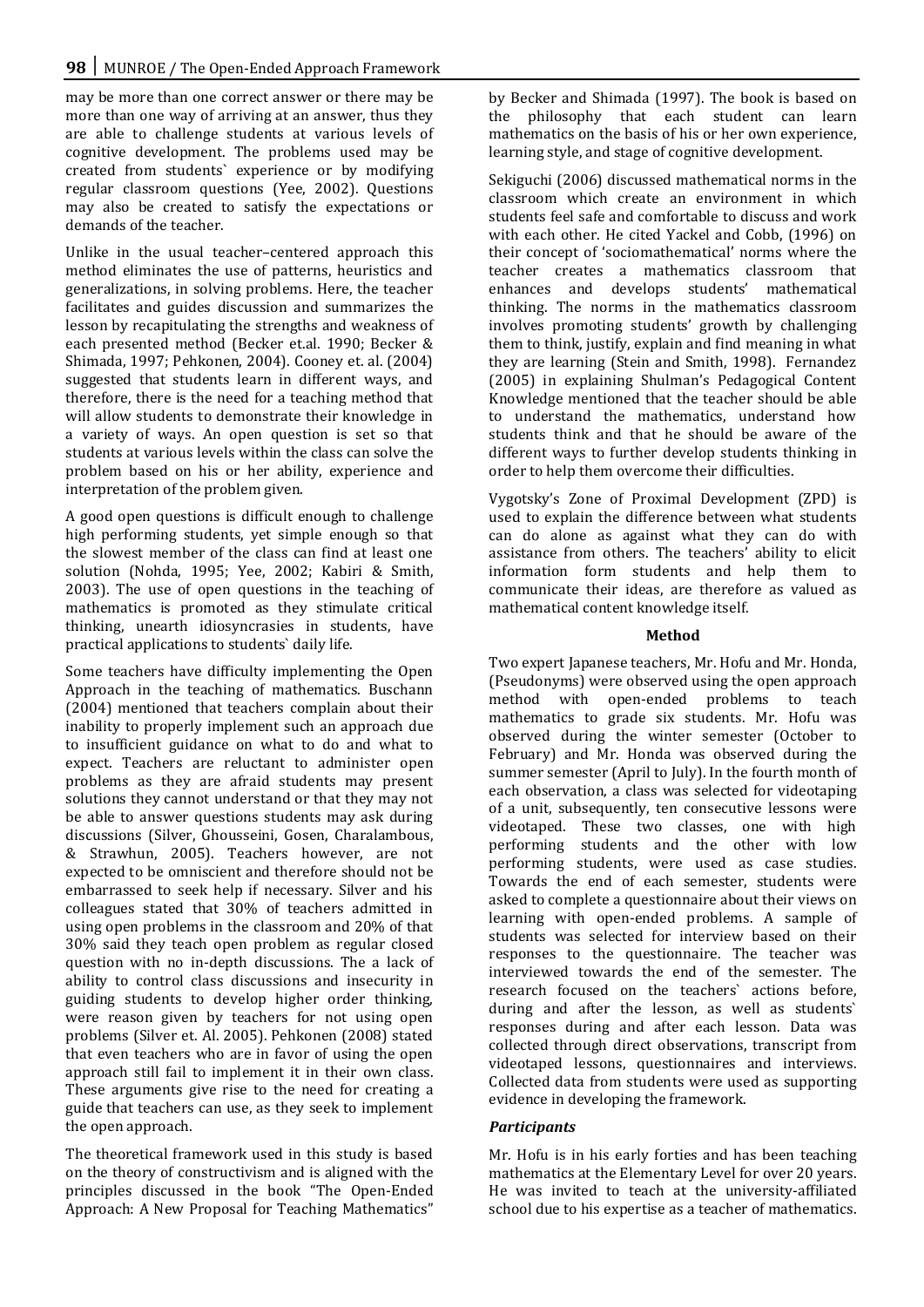He is always mindful of the progression of the lesson and seems to be thinking one step ahead of his students. The open-ended problems used in his lessons required multiple solutions or multiple methods to obtain a solution.

Mr. Honda is in his late thirties and has been teaching mathematics at the Elementary Level for the past 17 years. He has a good command of the class as students listen and obey him when he speaks. He normally adapts questions from the textbook, which allow for the application of multiple methods to obtain one solution in his lessons.

A total of 176 grade six Japanese students between the ages of 11 to 13, from the selected schools, participated in the research. Students lived in the same city but were from different socio-economic backgrounds. Students were punctual, cooperative and prepared for each lesson. Each student had an attendance record of 90% or above, during the research period.

#### *Data Analysis*

The videotaped lessons were used as the main source of data as they were able to be repeatedly observed for in-depth analysis. It was as a result of this analysis that the framework for the use of the open approach was developed. The transcripts of the videotaped lessons along with the typed field notes were organized into codes. The coding categories were devised based on suggestions by Bogan and Biklen (1982), and each code was broken down into sub-codes. It was generally observed that the teachers focused primarily on assisting students in understanding mathematical concepts and in applying their mathematical thinking. These headings were divided into five subheadings which were then cross analyzed with students' responses and lesson development.

#### **The Framework**

 $\mathbf{A}$  $\sim$   $\sim$   $\sim$ The framework is called the Open Approach (OPA) framework and consists of two main sections, understanding mathematics and applying mathematics. 'support'. Stimulate refers to eliciting information from students. Support refers to how the teacher guides students to explain their method(s) or solution (s). The Second section of applying mathematical thinking was further divided into 'stretch' and 'strengthen'. Stretch refers to how the teacher guides students to apply the learned concept to the real world and strengthen refer<br>to deepening students' understanding in the to deepening students' understanding in the The teachers provided continuous feedback to students and encouraged them to evaluate their own learning. This was observed when the teachers were supporting students in understanding and applying their knowledge, therefore the category of continuous evaluation was created. The word "successively" implies the constant mental assessment of students' responses and adjustment of instruction performed by the teachers. A pictorial instruction performed by the teachers. representation of the framework is shown in Figure1.





*Figure 1. The open approach (OPA) framework*

The framework was further developed by cross referencing the teacher's action with students' responses. Cross reference was looked at in terms of (1) the level of students' participation, (2) how students got motivated and how they motivated others, (3) the different types and levels of questions used by both teachers and students, (4) the different levels of thinking displayed by students, (5) the progress of discussion and (6) the different types of solutions presented. Table 1 gives an overview of the cross reference analysis.

| The framework is called the Open Approach (OPA)     |  |  |  |  |  |  |
|-----------------------------------------------------|--|--|--|--|--|--|
| framework and consists of two main sections.        |  |  |  |  |  |  |
| understanding mathematics and applying mathematics. |  |  |  |  |  |  |
| Understanding was divided into 'stimulate' and      |  |  |  |  |  |  |

| The OPA<br>Framework | <b>Stimulate</b><br>communication                              | Support conceptual<br>understanding                                          | <b>Stretch math</b><br>thinking to the<br>real world.  | Strengthen<br>mathematical<br>thinking                                    | Successively<br>evaluate                          |
|----------------------|----------------------------------------------------------------|------------------------------------------------------------------------------|--------------------------------------------------------|---------------------------------------------------------------------------|---------------------------------------------------|
| Participation        | Stimulate and<br>monitor students'<br>levels of<br>engagement. | Encourage students<br>to ask for help when<br>needed                         | Lessons flows from<br>Individual to group<br>learning. | Provide necessary<br>information for<br>students to solve<br>the problem. | Maintain high<br>expectations of<br>ALL students  |
| <b>Motivation</b>    | Use students'<br>explanation for<br>lesson content.            | Remind Students of<br>previously learnt<br>problems with<br>similar concepts | Use a variety of<br>examples                           | Challenge students<br>with information<br>one grade above<br>their level. | Write students'<br>names beside<br>their solution |

*Table 1. Outline of the OPA framework*

| Examples of categorized strategies in the open approach method |  |  |
|----------------------------------------------------------------|--|--|
|                                                                |  |  |

Table 1. *Continued*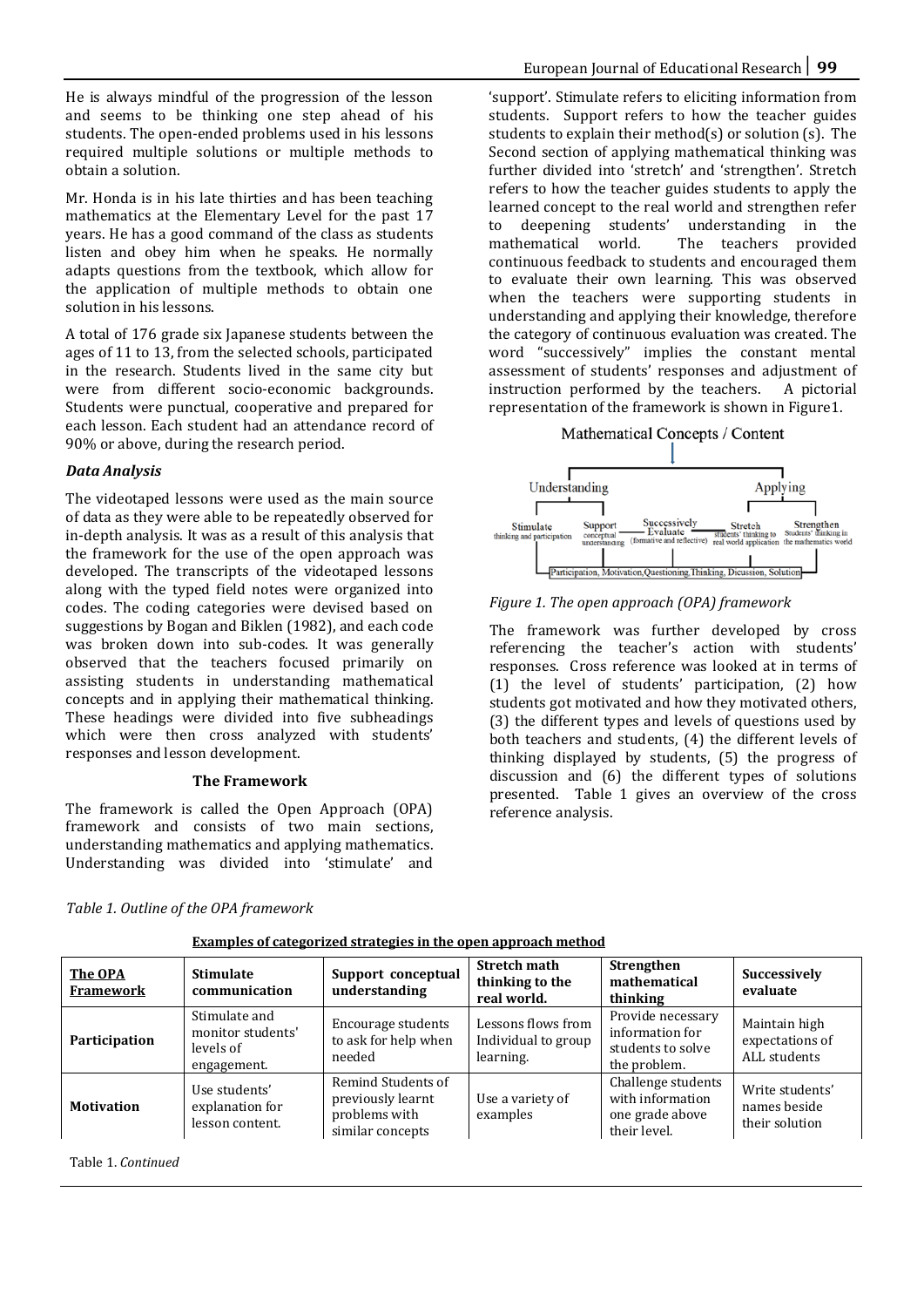| The OPA<br>Framework | <b>Stimulate</b><br>communication                                  | Support conceptual<br>understanding                                            | <b>Stretch math</b><br>thinking to the<br>real world.            | <b>Strengthen</b><br>mathematical<br>thinking             | <b>Successively</b><br>evaluate                                 |
|----------------------|--------------------------------------------------------------------|--------------------------------------------------------------------------------|------------------------------------------------------------------|-----------------------------------------------------------|-----------------------------------------------------------------|
| Questioning          | Encourage and<br>assist students to<br>ask questions               | Use clarifying<br>questions to guide<br>students individually<br>and in groups | Ask students about<br>the reason behind<br>their strategy.       | Questions flow<br>from peripheral to<br>deeper thinking.  | Consistently<br>observe the<br>functional grasp<br>of ideas     |
| <b>Thinking</b>      | Give students time<br>to think before<br>responding                | Asks a student to re-<br>explain a peers'<br>method.                           | Encourage<br>students to think<br>about the text and<br>context. | Advocates for<br>proof and accuracy                       | Encourage<br>student to write<br>their own<br>summary           |
| <b>Discussion</b>    | Intermittently<br>initiate class<br>discourse during the<br>lesson | Consistently refer to<br>the concepts being<br>taught.                         | Develop students'<br>reasoning skill                             | Encourage<br>students to use<br>math terms and<br>symbols | Provide time for<br>student to be<br>reflective and<br>critical |
| <b>Solutions</b>     | Elicit many<br>solutions or many<br>methods from<br>students       | Encourage students<br>to generalize and<br>analyze concepts                    | Apply solutions to<br>students' everyday<br>life                 | Encourage<br>students to use<br>mathematical<br>models    | The board is used<br>to capture the<br>entire lesson.           |

The horizontal headings show the connection between the vertical columns. The horizontal rows can be looked at as different sections in the lessons, i.e. introduction, development and summary but they can also transcend these sections. For example, the teacher motivates the students throughout the lesson.

#### *Stimulate Communication*

*Stimulate and monitors students' levels of engagement*. Teachers not only monitored students' level of engaged but they encouraged, facilitated and acknowledged student's input into class discussions. Some strategies that were common for both classes included (1) calling on different students to share their solutions to a question, (2) asking a student to repeat explanations given by his / her peer, and (3) asking one student to show a solution on the board then asking another to explain it. Mr. Hofu also allowed students to call on each other in giving solutions. He does this by posing an open-ended question and calling on one student to answer. The student gives an answer then calls on another student to answer, and the cycle continues.

*Use students' explanation for content of the lesson*. One way of stimulating and motivating students to participate in the lesson was to use their own explanation for the content of the lesson. When students gave their explanation, the teacher echoed and wrote the statement on the board. These selected statements normally underlie a concept or fact, example, "zero times a number equal zero". The teacher highlighted these statements whenever they emerged from other students' explanation and discussion.

*Encourage and assist students to ask questions*. With the use of the scaffolding technique, Mr. Honda assisted students in asking questions during class presentation. First, he whispers a question to a student who repeats it aloud to the classmate making the presentation. Second, he begins the question or gives a hint as to what the students may ask. Finally, as does Mr. Hofu, he asks students if they had any question for the presenter. The teachers rarely answer questions posed

to him by a student; instead, he passes the question on to the class and allows students to give their responses.

*Give students time to think before responding*. Thinking about a question before answering was common in both classes. The teacher asked a question, students paused and considered the questions for about 30 seconds, then raised their hands and waited for the teacher to acknowledge them. Occasionally, the teachers also allowed students to write down their answer(s) before raising their hands. Providing thinking time after asking a question was suggested by Shimada (1977) and Ontario (2006) as an important aspect in the development of student's self-confidence and critical thinking skills.

*Intermittently initiate classroom discourse and collaborative work*. Both teachers initiated classroom discourse at various times throughout the lesson. Classroom discourse was used when students had opposing opinions, to provide extra time for students to discuss a mathematical premise and in situations where some students had difficulty understanding a statement. The teacher posed the question by highlighting the conflict, concept or misconception that he wants the class to discuss. He then gave instructions regarding the format of the discussion, that is whether in peers, small groups or as a whole class. Additionally, the teacher at times asks a student with an incorrect method or solution to show his work on the board. He then orchestrates a class discussion to help that student in identifying his error. This application of classroom discourse and collaborative work, according to the NCTM (1994) facilitates the development of new collaborative knowledge and further enhances students' cognitive development.

*Elicit many solutions or many methods from students*. The teacher elicited many methods and solutions from the students by highlighting the openness of the questions. During students' presentation, the teacher asked questions such as "Who did it another way?" or "Who has a different explanation?". These questions stimulated students to challenge themselves in finding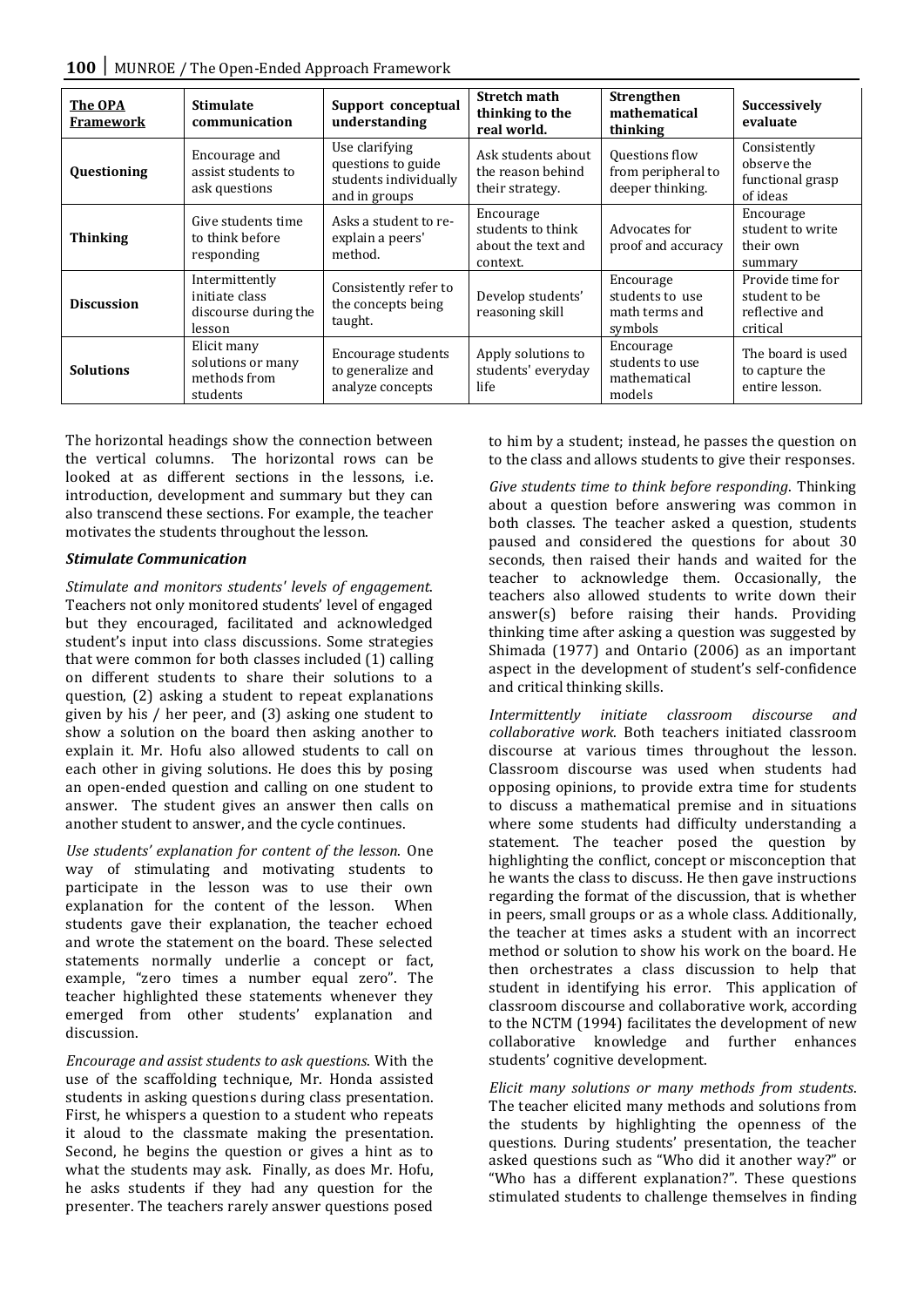alternative ways to solve the problem, or to arrive at alternative solutions to the problem.

# *Support Students' Conceptual Understanding*

*Encourages students to ask for help when needed*. Both teachers reminded students to ask for help when need. During class discussion, after asking a question and giving students time to think, Mr. Honda sometimes asked students who have a solution to stand. Others, who thought that they needed help, are then allowed to go and ask one of those standing, for assistance. In the interview, when asked why he encouraged students to ask for help, Mr. Honda said, "students take more responsibility for their learning when they ask for help rather than when their peers volunteer to help them." Asking for help is not a sign of weakness, but implies that the child recognizes his limitation and is willing to accept guidance to overcome that limitation.

*Reminds students of previously learnt problems with similar concepts*. Reminding students of past problemsolving situations was an effective strategy used by the teachers. Both teachers began their lessons by recapping what was done in the previous lesson. During seated work, when students are "stuck" on a problem, the teachers used questions to help them remember similar problems they did in past lessons. The teacher may asks "did you do anything yesterday similar to what you are trying to do now?" This helps the student to reflect on what was done and to use that information to assist him in solving the current problem. Students were allowed to read the notes from previous lessons if they forgot what was done.

*Use clarifying questions to guide students individually and in groups*. The teachers used open questions to guide students' thinking. The data shows that of the 38 to 64 questions asked in a given lesson; 50% to 60% were clarifying questions. The teachers used words such as "so...", "then...", and "therefore..." to encourage the student to give more information or think more deeply about the concept.

*Asks a student to re-explain a peers' method*. One way of eliciting information from students and ensuring participation in the lesson was to ask a student to revoice another student's explanation. Both teachers practiced this in their lessons. Three reasons given for doing this were; (1) to confirm that the student understood what was said and (2) to elaborate or rephrase the explanation, and (3) to give student an opportunity to participate in the lesson, especially when both students used the same method to solve a problem. In doing this, students were motivated to listen to each other during classroom discussion.

*Consistently refer to the concept(s) being taught*. Some statements were consistently referred to throughout discussions in the lesson. These two or three statements were normally mathematics axioms or laws obtained from students' explanation during discussion. The teacher consistently reminded students of these statements each time they were mentioned. For example, the statement "zero times a number gives

zero" was repeated 11 times in 50 minutes by students and 18 times by Mr. Honda during the discussion of the lesson. Repetition promotes memory the concept while discussion provides in-depth understanding of the said concept.

*Encourage students to generalize and analyze concepts*. Many solutions were obtained from a given question. These solutions sometimes formed an easily identifiable pattern. Mr. Hofu encouraged his students to analyze these patterns and to try to make<br>generalizations from them. In doing so, students generalizations from them. created fixed premises on which to build their arguments. The students in Mr. Hofu's class often tried to prove mathematical statements by using their own concepts and ideas.

#### *Stretch mathematics thinking to the real world*

*Lessons flow from Individual to group learning*. Students were given time to think about the problem by themselves. During this time the teacher moved about the class and purposefully and mentally recorded the various approaches used by students. He then asked different students in turn, to share their approach with the class.

*Uses a variety of examples in explanation*. Both teachers provided multiple ways of thinking about the problem. This was done to help students to think about different ways that the problem could be solved. Teachers sometimes facilitated an open discussion on the various ways in which the problem could be solved before giving the class the opportunity to solve it. This provided hints to slower student as to ways they could approach the question. Students were not forced to use any of the stated approaches and they often opted to use their own methodology.

*Ask students about the reason behind their strategy*. Mr. Hofu and Mr. Honda frequently question students about their reasons for using a particular approach. This form of questioning helped students to look beyond the calculations and to examine its application to real life. Students often revised their calculation to make them more efficient and applicable in the real world. For example, instead of adding a number seven times the student may resort to multiplying the number by seven.

*Encourage students to think about the text and context of the question*. In introducing the problem to the class, both teachers followed a pattern of asking students to read and re-read the problem statement, then they highlight words or phrases that may be difficult to understand. These were openly discussed. Finally, they asked two or three students to rephrase the problem in their own words.

*Develop students' reasoning skill*. Students' reasoning skill was developed during classroom discussions as they were able to see various ways of interpreting the problem. Through comparison and discussion with practical reasons students developed skills such as critical and analytical thinking. Both teachers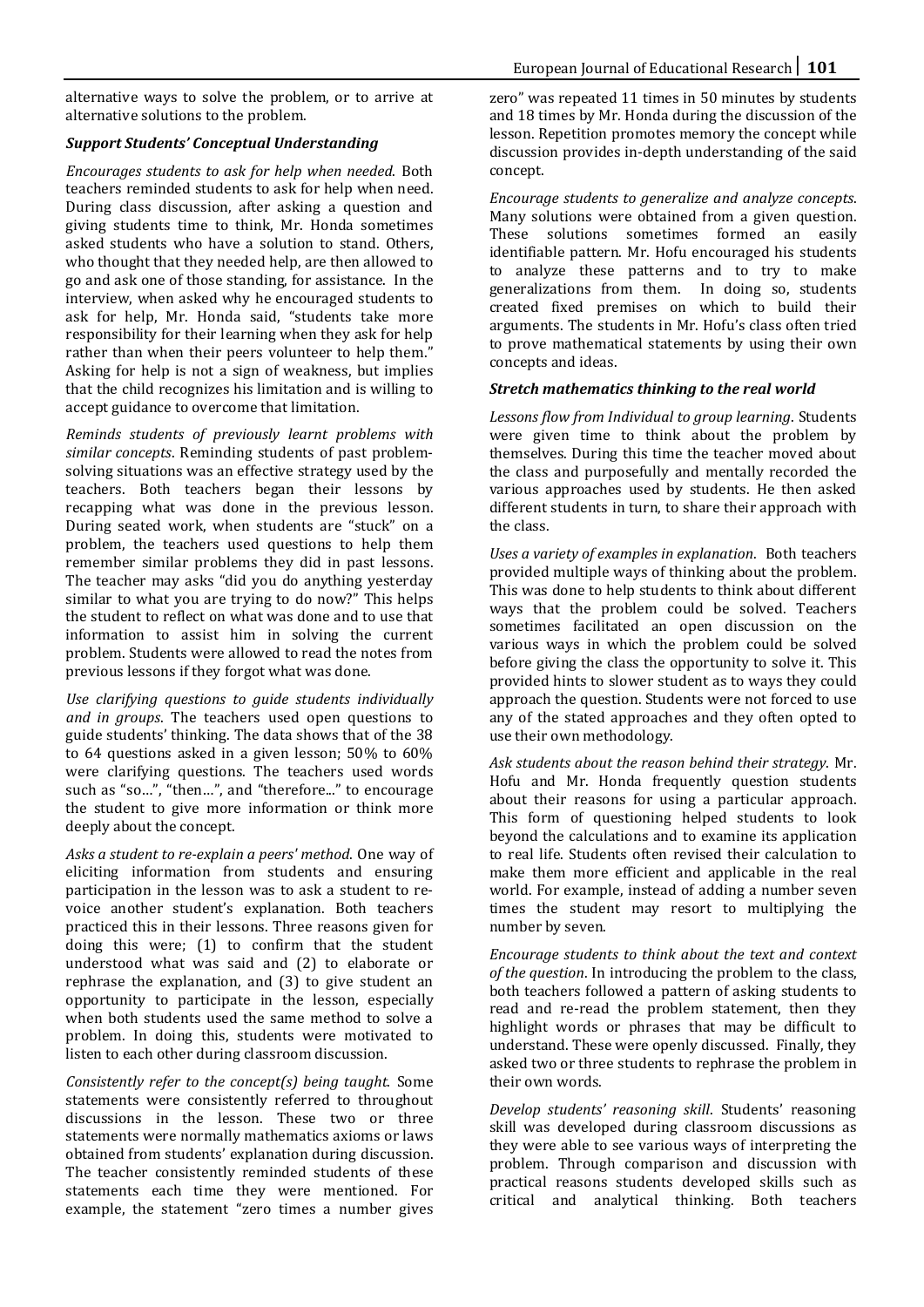impressed upon students the need to create a balance between defending their opinions with practical and convincing arguments and to relinquishing their position when the evidence was against them.

*Apply solutions to students' everyday life*. Both teachers encouraged students to observe the practical applications of their solution. In some lessons, discussed different ways in which the solution maybe applicable to students' everyday life. Giving different ways of applying new knowledge helped students to think more widely about what they have learned. Students could therefore determine how to apply learned information to new and unfamiliar situations.

# *Strengthen mathematical thinking*

*Provide necessary information for students to solve the problem*. First, the teachers questioned students about their understanding of the problem. They stressed important aspects in students' responses as a means of providing hints regarding what they should consider when attempting to solve the problem. Second, the teachers reminded students of past problems that were similar; the students had the option of applying or modifying previously used method to solve the current problem, or to develop a totally new approach. Third, the teachers provided one to one assistance during individual work. This is referred to in Japan, as Kikanshido. (See Munroe, 2015)

*Challenge students with information one grade above their level*. Students sometimes asked questions to which the answer would take them to more advanced mathematics. To this, the teacher would give a response such as, "You will encounter this mathematics when you are in grade 7 but I wonder who would like to try it now" Occasionally, the class agreed to explore the question. In cases where the group opted not to continue the discussion, the teacher made himself available to assist individual students who chose to attempt the question, after class or for homework.

*Questions flow from peripheral to deeper mathematical thinking*. The teachers led students deeper into mathematical thinking by increasing the difficulty of<br>the questions posed. Class discussions often questions posed. Class discussions often progressed to higher levels of thought as students are directed to focus emerging patterns or trends. The field notes showed that questions toward the beginning of the lesson were specific and concrete, but questions toward the end of the lesson were abstract and general. As students focused more on their calculations, different patterns emerged, the teachers questioned students about the relationship between these patterns which forced students to think about why these connections between concepts exits and how to manipulate them.

*Advocate for proof and accuracy*. The teachers tried to deepen students` mathematical reasoning by asking them to use previously established facts as reasons for their argument. It was common to hear statements such as, "We already know that…" or "It was shown that….." or "Because we know that… we can

determine…" in discussion. This also strengthened students` ability to critique each other`s method pertaining to reasons and efficiency of presented calculations and methods. In this manner students became familiar with the process of mathematical proof even without the teachers using the word "proof".

*Encourage students to use mathematical terms and symbols*. Students were encouraged to use mathematical symbols instead of words when writing and to use mathematical terms in their explanation. Using the mathematical terms allowed students to become familiar with them. The teachers carefully listened to how students` use these terms and immediately corrected misuse when the need arose.

*Aid students in focusing on necessary information and in using models*. Students often had difficulty extracting necessary and relevant information required for the solution of a stated problem. In these cases, the teachers helped by highlighting the pertinent information needed to deepen mathematical thinking. One way they did this was by encouraging students to use models. For example, in one lesson, the class discussed how to find the total capacity of a bottle if 600ml is 2/3 its capacity. Some student drew actual bottle shape objects and other drew rectangular shaped models. Figure 2 shows the four different ways students drew bottles. The teacher pointed out that the shape of the bottle was not important for calculation and affirmed the student's effort. Some students used the lines in their note books as guides to help them to divide their rectangular shape bottle into three equal three equal parts.



Figure 2. Different ways students drew models of a bottle to assist in their calculation of its volume

# *Successively Evaluate*

*Maintain high expectations for ALL students*. All students were expected to attain the learning goal by participating in class activities and attempting to solve the given problem. Students did not complain about the difficulty of the problem nor their inability to solve it. Each made an attempt and each was willing to ask for<br>help when it was needed. Japanese philosophy help when it was needed. promotes the idea that regardless of the task, with hard work, each one can succeed. (Stevenson & Stigler, 1994).

*Write students` names beside their solution*. Students` name cards were placed beside their method or suggestions when these were recorded on the board. This served three main purposes; (1) it gave a sense of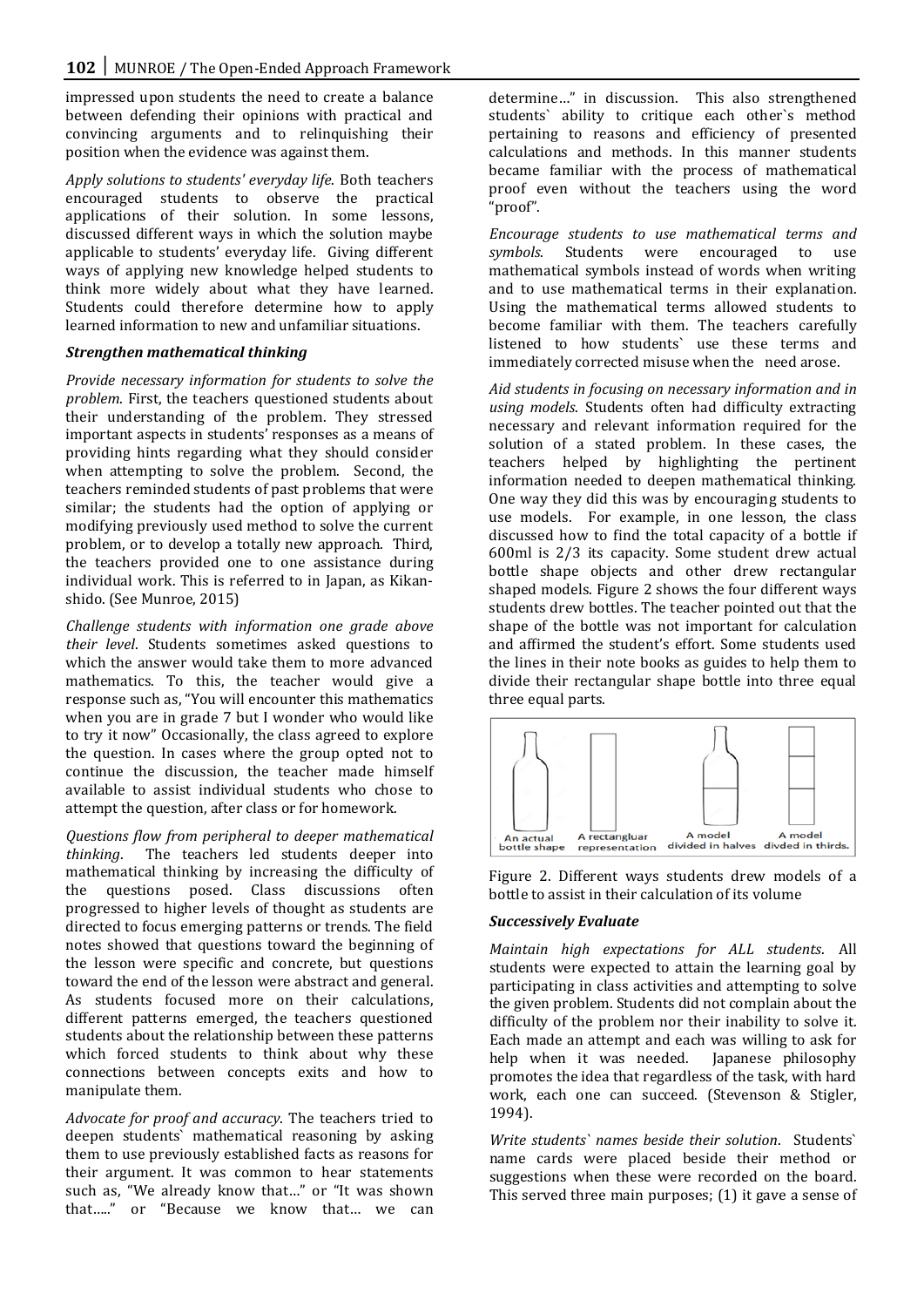ownership and recognition for the method or suggestion, (2) it increased the self-worth of the student as a valued member of the class and (3) it assisted in discussion as students could direct their question to the person who gave the method or suggestion.

*Consistently observe the functional grasp of ideas*. The teachers focused more on how students grasped the functional use of concepts rather than the speed of obtaining the solution. During seated work, the teachers questioned students individually, to ensure that the student fully understood their chosen solution path. During class discussion the teachers listened keenly to both the questions asked and the solutions given. Along with correcting any misconceptions, the teachers also provided additional information to assist the presenter where necessary.

*Encourage students to write their own summary*. Toward the end of the lesson, after giving a verbal summary of the class discussions, the teachers encouraged the students to write a summary reflecting on what they learned. Students could include what they understood least, what the liked about the lesson, un-answered questions they may have, their opinion on the various methods presented in the lesson, how the knowledge gained related to other topics in mathematics and how they may apply what they learned. Students were free to choose what to reflect on and what to write. They could write a simple explanatory sentence or paragraphs. For example a student wrote in his reflection, "I liked my strategy but I think Taro's (pseudonym) way was better so I will use his."

*Provide time for students to be reflective and critical*. The teachers provided time for students to present their ideas and to critique ideas presented by others. This was done by initiating a discussion after each method was presented. During presentation, the class listened and observed as ideas were presented in a step by step format, with a mathematical rationale given for each step. The presenter remained at the board and waited for questions and suggestions from classmates.

*The board is used to capture the entire lesson*. The board was used to summarize the discussion and activities within the lesson. The teacher reflected on these ideas at the end of the class. The teachers wrote on the board being mindful of other information that may be useful for further discussion as the lesson progressed. They also directed students regarding where to write on the board. The board was never erased during the lesson. Additional mobile boards were used if necessary.

#### **Conclusion**

Both teachers established a friendly classroom atmosphere where students were free to share their opinions without being ridiculed. The goal of the class was to learn and students worked as a team to achieve this. Students were often heard encouraging their

peers and being encouraged to do their best. Mistakes were seen simply as a sign of ignorance rather than as a sign of retardation. The teachers encouraged students to assist those who showed a lack of understanding. More advanced students were expected to assist those who were struggling. There was a high level of respect among the members of the class. These factors maybe underlining requirements for successful application of the OPA framework.

#### **References**

- Becker, J. P., & Shimada, S. (1997). The open-ended approach: A new proposal for teaching mathematics: Reston, Virgina. Mathematics National Council of Teachers of Mathematics, INC.
- Bogdan, R. C., & Biklen, S. K. (1992). *Qualitative research in education: An introduction to theory and methods*. Boston: Allyn and Bacon.
- Carroll, W.M. (1999). *Using short questions to develop and assess reasoning*. In L.V. Stiff & F.R. Curcio (Eds.). Developing mathematical reasoning in grades K-12 (pp. 247-255). Reston, VA: National Council of Teachers of Mathematics.
- Cooper, B., & Dunne, M. (1998). Anyone for tennis? Social class differences in children's responses to national curriculum mathematics testing. *The Sociological Review, 41*(1), 115-148.
- Floriano, V. (2012) Open-ended tasks in the promotion of classroom communication in mathematics. *International Electronic Journal of Elementary Education, 4*(2), 287-300.
- Kilpatrick, J., Swafford, J., & Findell, B. (2001). *Adding it*   $mathematics$ . Washington, DC: National Academy Press.
- Kabiri, M., Smith, L. N. (2003). Turning traditional problems into open-ended problems. *Mathematics Teaching in the Middle School, 9*(3), 186- 192.
- Lewis, C. C. (1995). *Educating hearts and minds: Reflections on Japanese preschool and elementary education*. Cambridge: Cambridge University Press.
- Limjap, A. A. (2001). Issues on Problem Solving: Drawing Implications for a Techno-Mathematics Curriculum at the Collegiate Level.
- Maitree, I. (2006). Open-ended approach and teachers education, center for research in mathematics education faculty of education. *Tsukuba Journal of Educational Study in Mathematics, 25*, 169-177.
- Munroe L. (2015). Observations of Classroom Practice. Using the Open Approach to Teach Mathematics in a Grade Six Class in Japan. Paper presented at *EARCOME 7*, Philippines.
- National Council of Teachers of Mathematics NCTM (1997). Multiple solutions to problems in mathematics teaching: Do teachers really value them? Principles and standards for school mathematics.